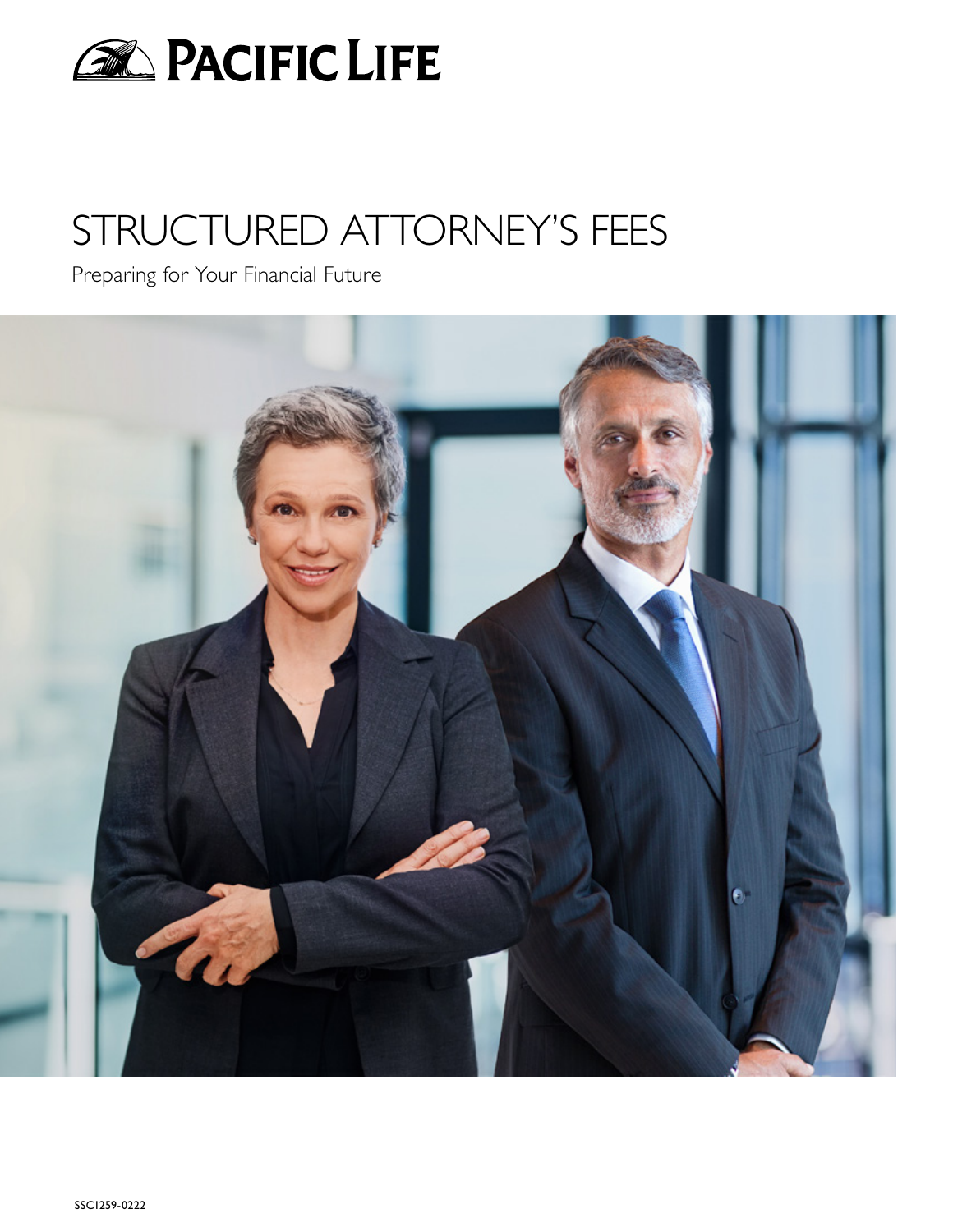# WHY PACIFIC LIFE

It's essential for you to choose a strong and stable company that can help you achieve your future income needs. Since 1868, individuals and their families have relied on the strength of Pacific Life to help protect their financial security.

- **o** Pacific Life Insurance Company is organized under a mutual holding company structure and operates for the benefit of its policyholders and contract owners.
- **•** We have achieved ongoing recognition<sup>1</sup> for high-quality service standards.
- **o** We offer products that address market environments during all stages of your life.
- **o** We maintain strong financial-strength ratings from major independent rating agencies.

Ratings may change. For more information and current financial-strength ratings, please visit our website.



Insurance products are issued by Pacific Life Insurance Company in all states except New York and in New York by Pacific Life & Annuity Company. Product availability and features may vary by state.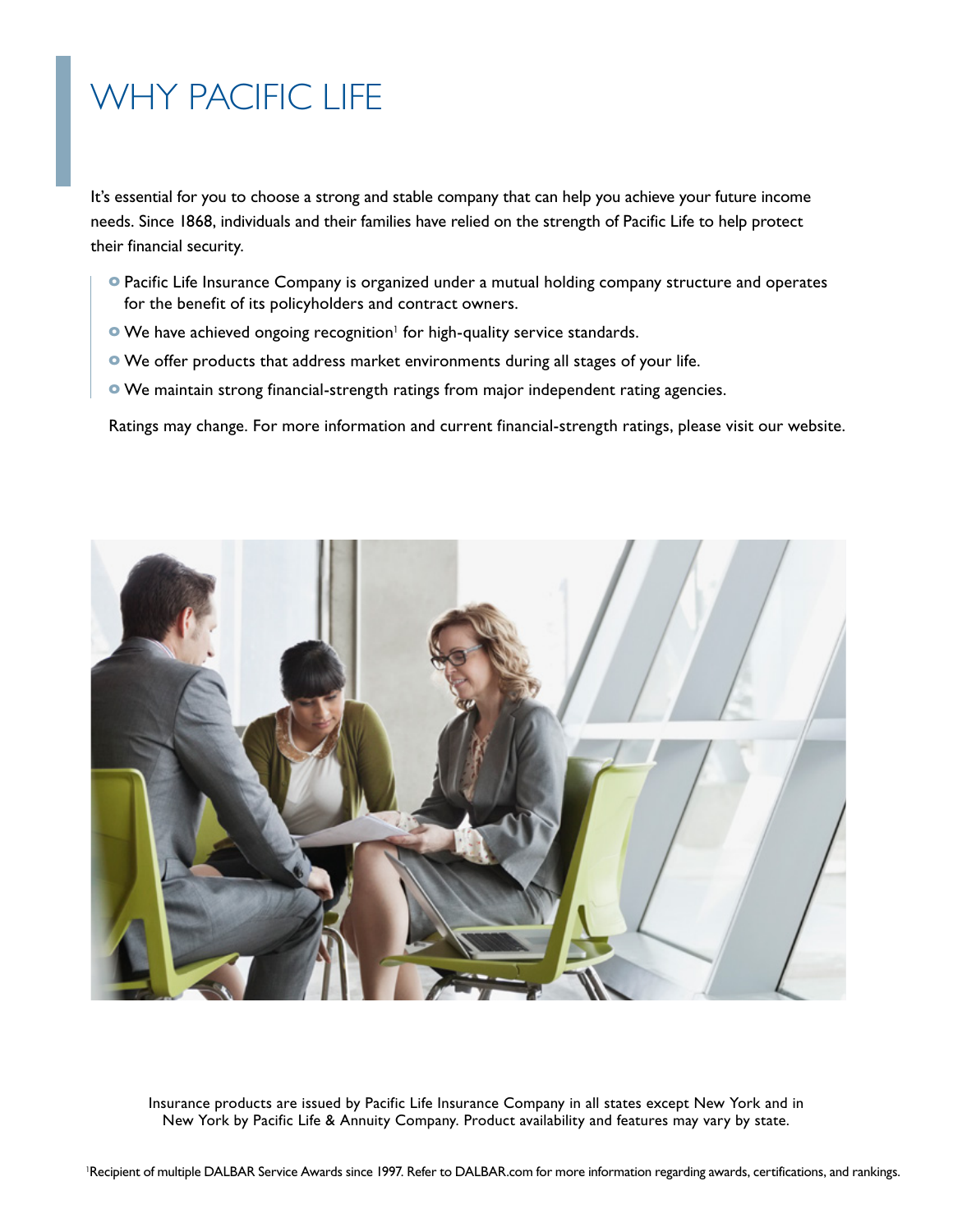# MANAGING YOUR RETIREMENT

Whether you begin to take payments immediately or defer until sometime in the future, a structured settlement attorney's fees annuity can help maximize and protect income for the rest of your life. It's important to keep in mind that the average number of years spent in retirement is growing steadily. People are living longer as advancements in healthcare and science continue to improve. Understanding your life expectancy and how to manage the resources you'll need to be comfortable in retirement are the first steps of successful planning.

## Life Expectancy for 65-Year-Old in 2021



## When Do You Plan to Retire?

### **Your Timetable for Retirement May Not Be What You Planned**

- **o** External factors may cause you to retire earlier than you thought. Studies show that 46% of working Americans plan to retire at age 65 or earlier.<sup>1</sup>
- **o** If you have investments in financial markets, the value may be higher or lower than you expected when you begin to take income.

## Retiring Earlier, Living Longer

With longer life spans and an earlier retirement, you may live in retirement for more years than you expected.



Source: Employee Benefit Research Institute, 2020. Retirement Confidence Survey, April 2020.

Planning for the future can seem difficult, and being proactive may help prepare for uncertainties. An IRI report states that 67% of Americans ages 40 to 80 wish they had started saving earlier to avoid retirement insecurity. $^{\rm 1}$  $\frac{1}{2}$   $\frac{1}{2}$   $\frac{1}{2}$   $\frac{1}{2}$   $\frac{1}{2}$   $\frac{1}{2}$   $\frac{1}{2}$   $\frac{1}{2}$   $\frac{1}{2}$   $\frac{1}{2}$   $\frac{1}{2}$   $\frac{1}{2}$   $\frac{1}{2}$   $\frac{1}{2}$   $\frac{1}{2}$   $\frac{1}{2}$   $\frac{1}{2}$   $\frac{1}{2}$   $\frac{1}{2}$   $\frac{1}{2}$   $\frac{1}{2}$   $\frac{1}{2}$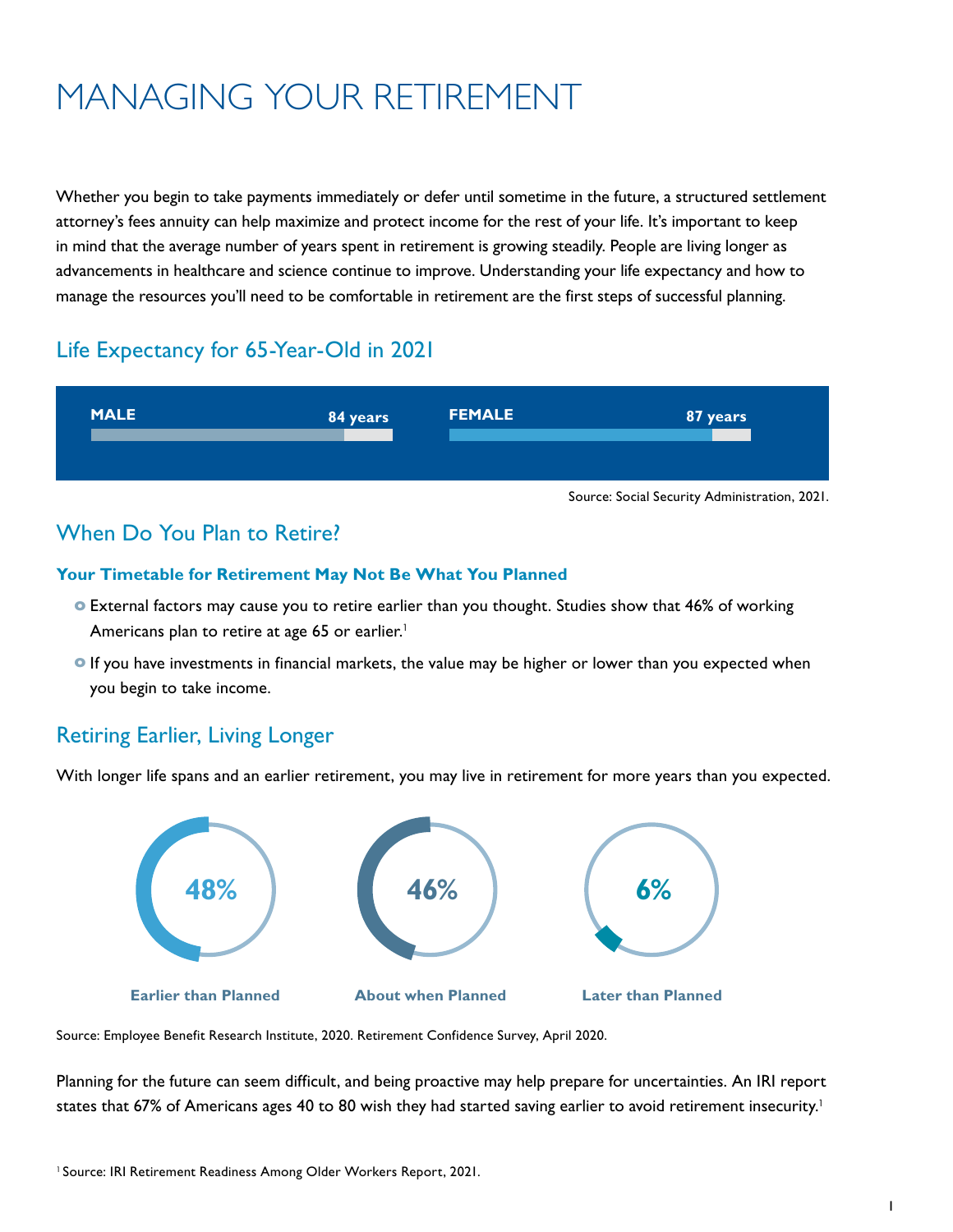## PLANNING FOR THE FUTURE BY STRUCTURING ATTORNEY'S FEES

As an attorney, you can enjoy some of the same benefits as your personal-injury clients by structuring contingent fees for future payment.

Before you receive your next fee for an injury lawsuit, you should think about your future and what is most important to you.

The first issue to consider is the income taxes that will come due for this lump-sum payment. Depending on your individual tax bracket and where you live, this could reduce your net income by almost half.

If you had the opportunity to delay this income for up to 20 years, would that help you with your income taxes?

### **What Other Plans Could You Make by Setting Up Different Payout Periods?**

- **o** Continuity for your children's college plans?
- **An early retirement for yourself?**
- **o** Stabilizing the income for your business?

### Benefit Types

Pacific Life allows you to customize your payment streams specifically to help manage future needs. Benefit types include:

- **o** Predictable income that you cannot outlive. Structuring fees also can protect both you and your spouse.
- **o** Growth potential with the optional Index-Linked Annuity Payment Adjustment rider.
- **o** Payments for a specific period to help eliminate possible concerns such as paying your home mortgage or funding educational costs for your children.
- **o** Lump sums to help pay for a large purchase.

## Payments to You or Your Firm

**o** By electing to have payments made to your firm, you can guarantee income to help meet payroll needs or pay your business mortgage.

## Design a Benefits Package to Fit Your Needs

- **o** Start payments immediately or defer the payment start date up to 20 years.
- **o** Add a cost-of-living adjustment to help offset inflation.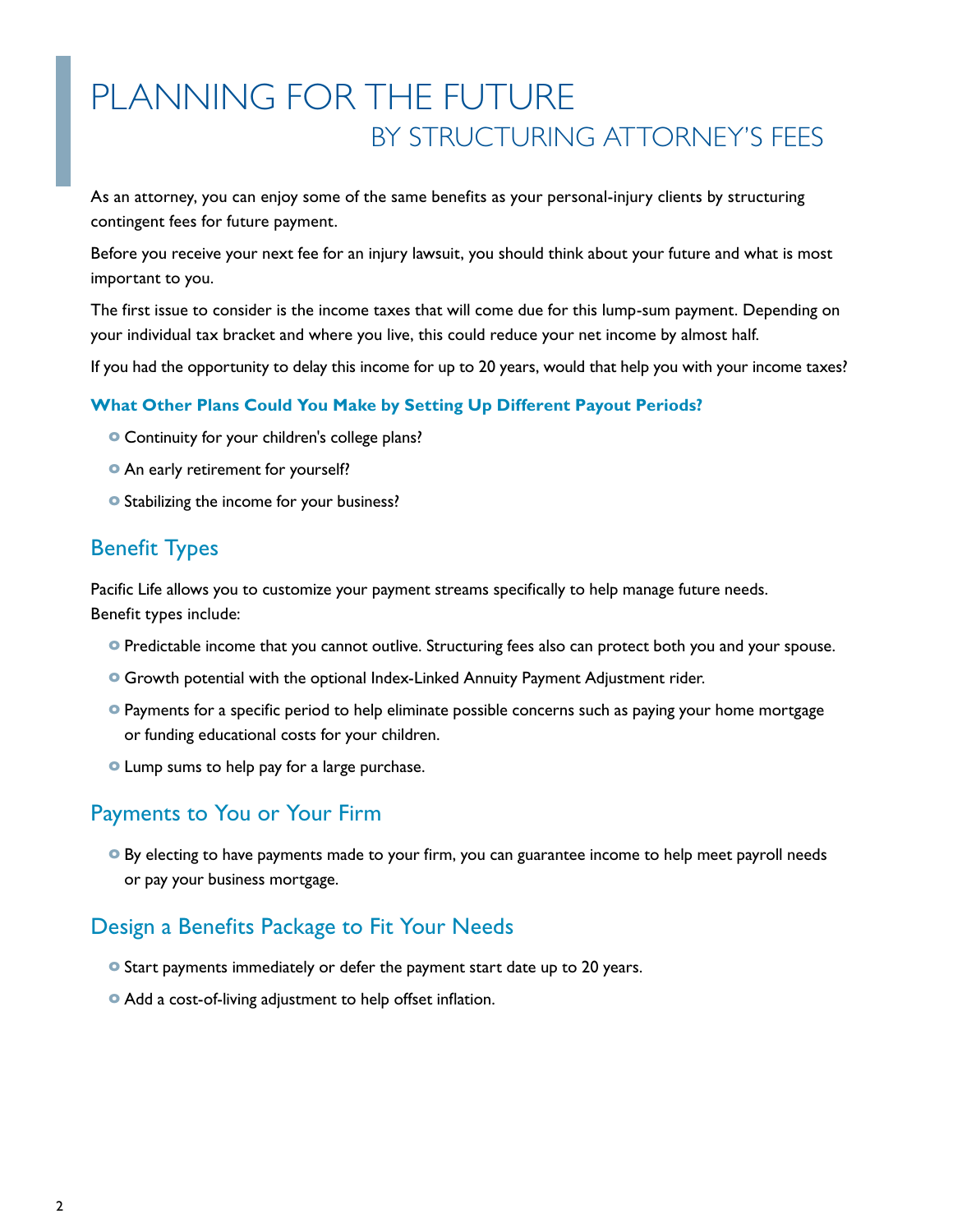# TAX SAVINGS: A CASE STUDY

By structuring your contingency fees, you may benefit by deferring the income taxes you would normally pay. If you are already in the highest tax bracket, you will be paying the highest rate on all your new income. That means 37% of your fees would be taken in federal tax, and you also may owe state and local taxes.

## Example

- **6** Mark is 55 years old and is in a high federal income-tax bracket.<sup>1</sup> bracket.<sup>1</sup>
- **o** Another personal-injury case he is handling will settle soon and his fee will be \$300,000. Mark doesn't need the additional income this year. If he receives the fees in a lump sum now, he would be subject to paying more income tax and at a higher rate.



Example is for illustrative purposes only.



By structuring his fees, Mark may pay taxes in the future only on the income he receives in that year. If he is retired, he may pay taxes at a lower tax bracket than today, saving even more of his earnings.

1 This hypothetical example assumes Mark is married filing jointly with standard deductions for 2022. Source: Federal Income Tax Calculator. CalcXML.com, January 2022.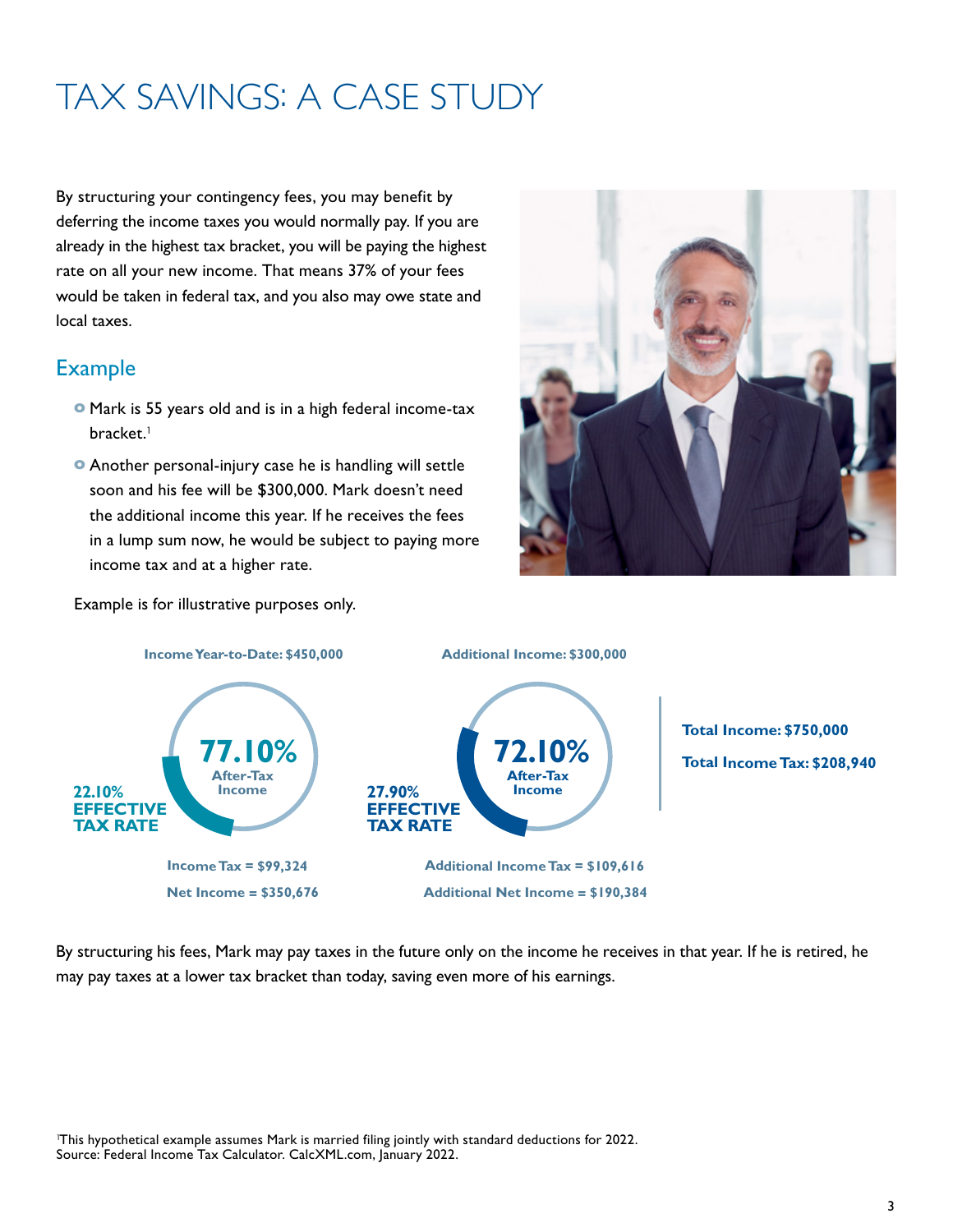# GROWTH POTENTIAL

## Pacific Life's Index-Linked Annuity Payment Adjustment (ILAPA) Rider

Adding the ILAPA rider may provide upside growth potential for your payments when structuring attorney's fees with Pacific Life.

### **Fast Facts**

- **o** The ILAPA rider payments are linked to the S&P 500® index.
- **o** The rider may provide a long-term benefit with potential for growth.

### You Expect Returns on Your Money and the Return of Your Money

Some financial vehicles emphasize return based on the amount of risk. A structured settlement attorney's fees annuity can provide an **income guaranteed for life, low investment risk, and a competitive rate of return.**

## THE POWER OF TAX DEFERRAL

## Defer Your Income

- **o** By structuring your fees, you may reduce your current and overall income-tax burden by postponing the income and spreading the taxable income over time. Instead of being taxed now on the entire amount, your income payments are reported to the IRS in the year you receive them.
- **o** There may be no limits to how much you can defer by structuring your fees.

#### **Deferring the taxation of income can result in a higher net amount to you.**

| <b>Married Individuals Filing Jointly (2022)</b> |                   |                       |                       |
|--------------------------------------------------|-------------------|-----------------------|-----------------------|
| <b>Minimum</b>                                   | <b>Maximum</b>    | <b>Taxable Amount</b> | <b>Rate on Excess</b> |
| \$0                                              | \$20,550          | \$2,055               | 10%                   |
| \$20,551                                         | \$83,550          | \$7,560               | 12%                   |
| \$83,551                                         | \$178,150         | \$20,812              | 22%                   |
| \$178,151                                        | \$340.100         | \$38,868              | 24%                   |
| \$340,101                                        | \$431,900         | \$29,376              | 32%                   |
| \$431,901                                        | \$647,850         | \$75,582              | 35%                   |
| \$647,851                                        | \$647,851 or more | \$28,508              | 37%                   |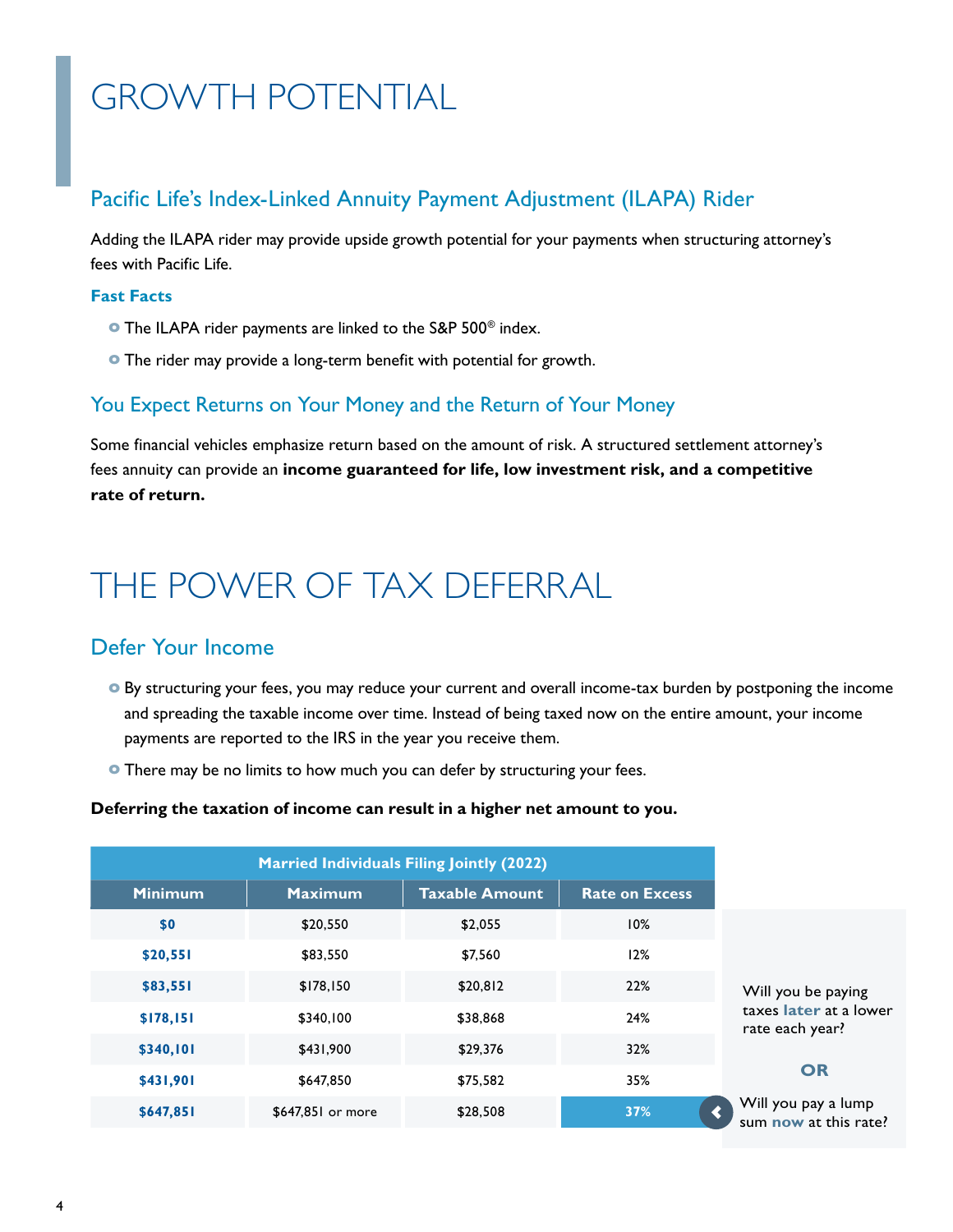# MEETING FUTURE GOALS

A well-planned strategy may include one or more structured attorney's fees strategies to fit your individual needs and goals.

| <b>Planning Goal</b>                                       | <b>Structured Settlement Payment Strategies</b>                                                                                                                                                                                                                                                                                          |  |
|------------------------------------------------------------|------------------------------------------------------------------------------------------------------------------------------------------------------------------------------------------------------------------------------------------------------------------------------------------------------------------------------------------|--|
| Cover educational costs for a child                        | <b>5-Year Period Certain</b>                                                                                                                                                                                                                                                                                                             |  |
| or grandchild, or stabilize firm cash flow.                | Guarantees a level monthly payment for five years.                                                                                                                                                                                                                                                                                       |  |
| Purchase a vacation home in                                | <b>Lump-Sum Payment in Five Years</b>                                                                                                                                                                                                                                                                                                    |  |
| five years.                                                | Guarantees a lump sum for the purchase.                                                                                                                                                                                                                                                                                                  |  |
| Defer income to cover increased<br>expenses later in life. | <b>Life with 35-Year Period Certain Payout Option plus</b><br><b>Index-Linked Annuity Payment Adjustment Rider</b><br>Guarantees a level monthly payment for life or 35 years,<br>whichever is longer, to provide additional income with the<br>potential for an annual increase of the payment amount<br>through an index-linked rider. |  |

The benefit amount will vary based on the annuity payout period selected. All guarantees are subject to the claims-paying ability and financial strength of the issuing insurance company.

Life is about moving forward. A structured attorney fee strategy can help you move forward with confidence, knowing you have guaranteed payments that address some of your most important needs and goals— both now and in the future. With the help of your Pacific Life structured settlements consultant, follow these simple steps to get started:

- **o** Determine the time horizon for which you need income, your financial situation, and needs.
- **o** Decide if the Index-Linked Annuity Payment Adjustment rider is appropriate for you.
- **o** Complete the agreement for the structured attorney fee payout.

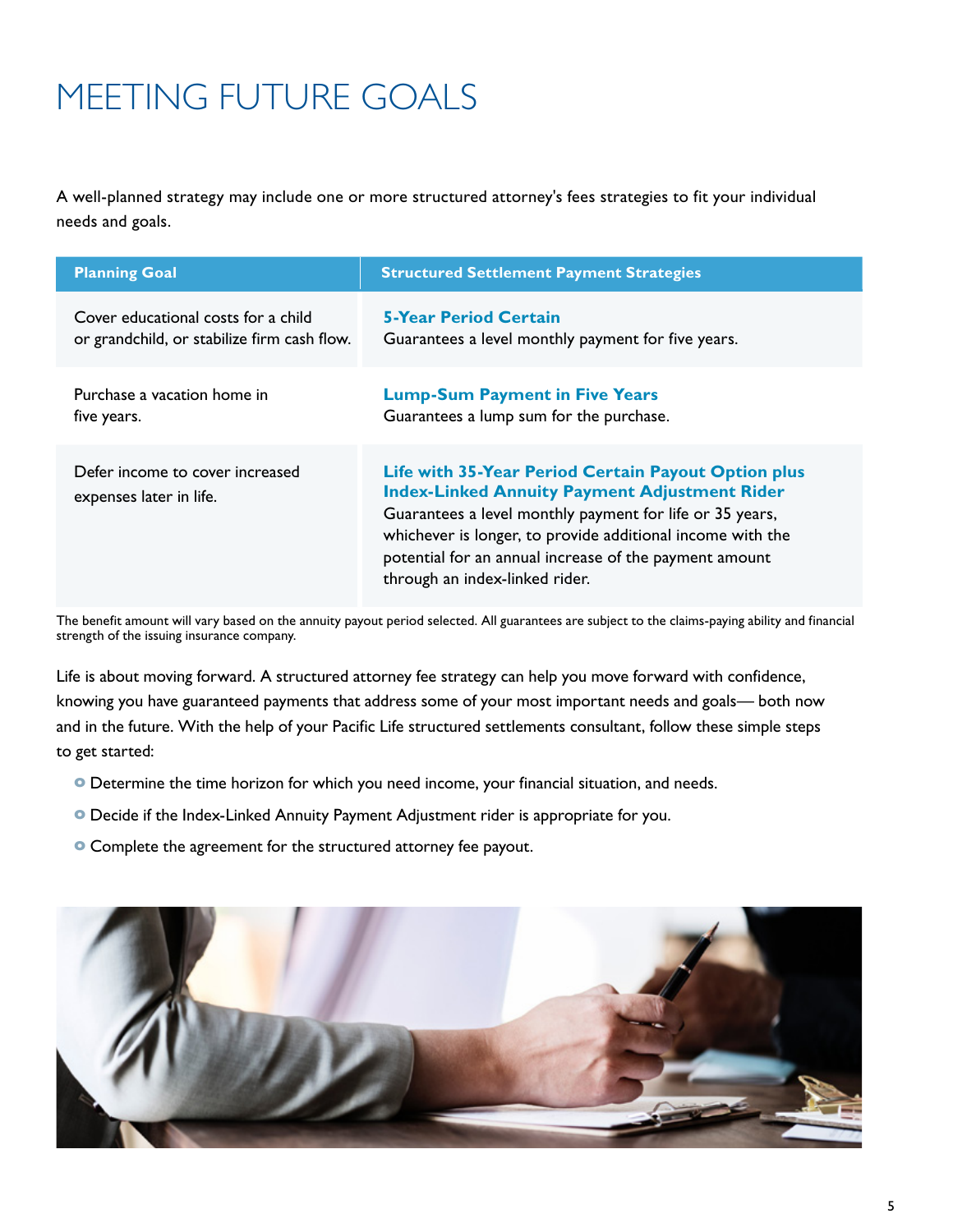# HOW CAN FEES BE STRUCTURED?

## Timing Is Everything

Preventing constructive receipt: The settlement agreement must be completed before the judgment is final. After the judgment is final, you are considered to be in constructive receipt of the fees.

## Establishing the Attorney's Fees Annuity

The funding for the structured settlement would be paid by the defendant, the defendant's insurer, or from a trust as described in Section 468B of the Internal Revenue Code (IRC) and the underlying regulations pursuant to Revenue Procedure 93-34, 1993-2 C.B. 470, directly to Pacific Life & Annuity Services, Inc. (PLASI), in exchange for the assignment of the obligation.

- **o** PLASI would then utilize the funding to purchase an annuity contract from Pacific Life to fund its obligations under the structured attorney fee payout.
- **o** You would not actually receive the funding assets that are used to purchase the annuity contract, nor would you be the owner of the annuity.

**The attorney can structure his/her fees even if the client does not structure his/her settlement.**

#### **Childs v. Commissioner, 103 T.C. 634 (1994)**

In the case of Childs v. Commissioner, 103 T.C. 634 (1994), aff'd w'out publ. op., 89 F.3d 856 (II<sup>th</sup> Cir. 1996), both the U.S. Tax Court and the II<sup>th</sup> U.S. Circuit Court of Appeals held that the attorney's fees to be paid in a future stream of payments were not currently taxable because no "property" had been transferred to the attorney within the meaning of IRC Section 83 and because the attorney did not have constructive receipt of the funds used to purchase the annuity. The courts rejected the IRS argument that the attorney was subject to immediate taxation under either IRC Section 83 or the doctrine of constructive receipt.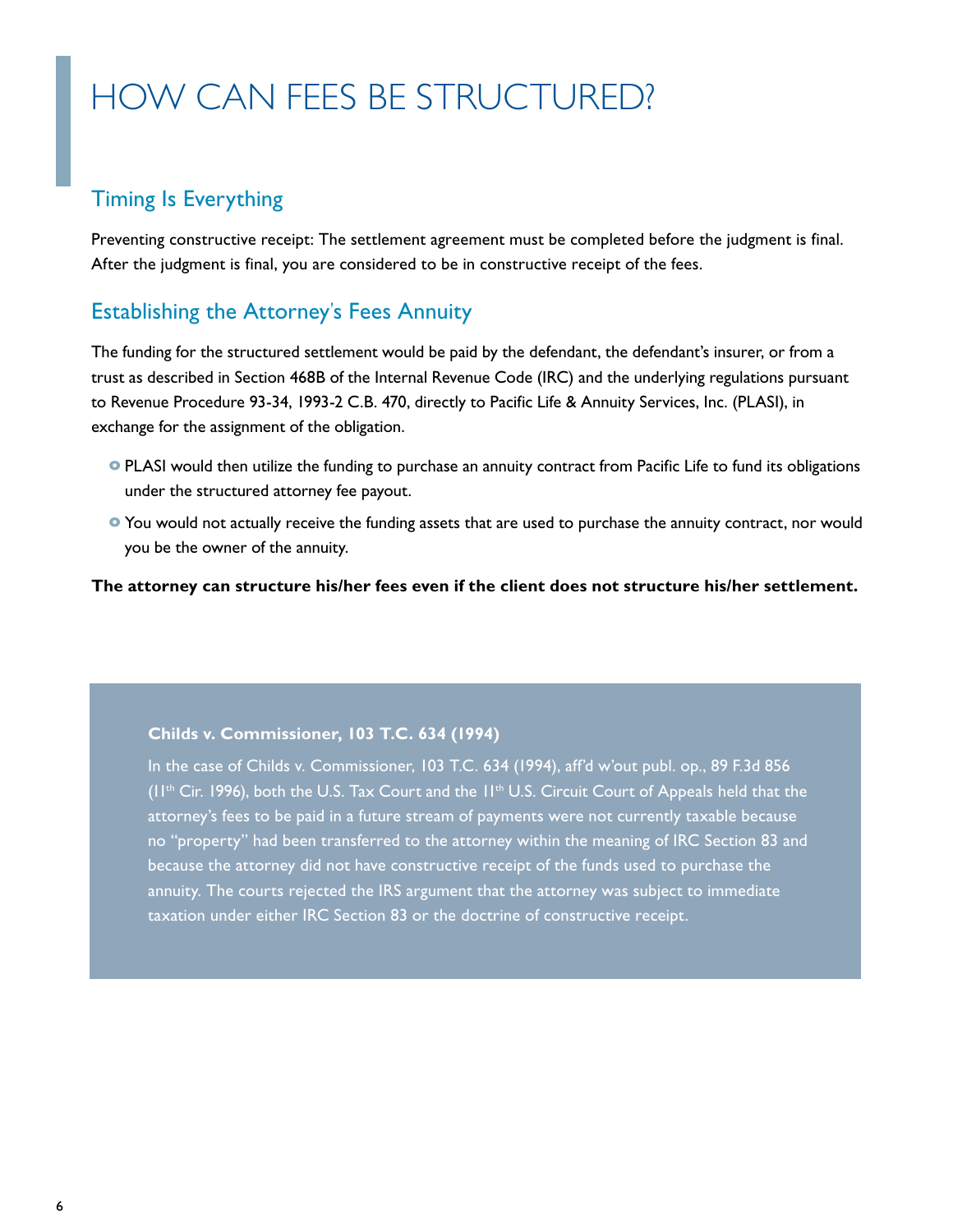# LEGAL NOTES

Pacific Life obtained a legal memorandum from a nationally recognized law firm to support the attorney's fees structured program. The memorandum includes the following selected highlights.

## Stipulations Prior to Establishing a Structured Settlement for Attorney's Fees

- **o** The attorney's fees are due pursuant to a contingent fee arrangement between the claimant and the attorney in connection with a suit for damages by the claimant (where the claimant was a plaintiff in a tort action against the defendant and/or its insurer) and the attorney agreed to receive periodic payments of the fee prior to the time of the execution of any settlement agreement, structured or otherwise ("Settlement Agreement"), between the claimant and the defendant and/or its insurer in the suit.
- **o** Alternatives for structuring the attorney's fees as fixed payments payable at regular intervals over a set period or for life (or some combination thereof) were offered to the attorney as part of the negotiations for the settlement agreement between the claimant and the defendant and/or its insurer.

### Requirements When Establishing the Structured Settlement

- **o** The attorney's fees are structured as part of a case in which the settled claim involves only amounts received as workers' compensation and/or damages on account of personal physical injury or physical sickness (excludable from gross income under IRC Section  $104(a)(1)$  or (2), respectively).
- **o** The assignment of the periodic payment obligation under the settlement agreement is made by the defendant and/or its insurer (with the consent of the plaintiff), and the plaintiff is designated as the "claimant" in all assignment documents.
- **o** A Hold Harmless Agreement, signed by the attorney who is due fees, is required on all cases involving structured fees.

### **Notations**

- **o** The periodic payments made to the attorney for the attorney's fees are part of a structured settlement of the case (even if the claimant chooses not to have other structured payments made to himself or herself).
- **o** The Commutation rider is not available for structured fees.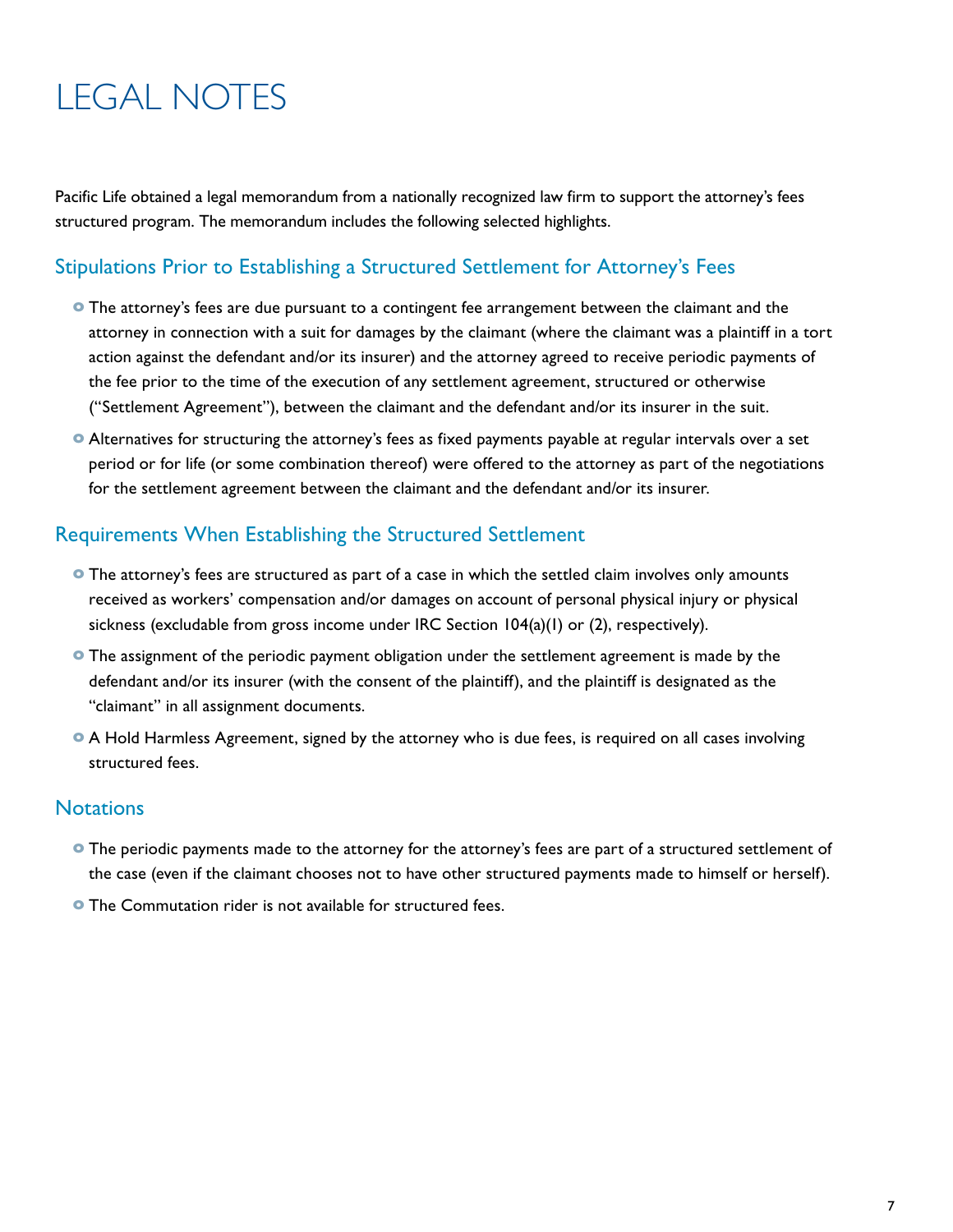# FREQUENTLY ASKED QUESTIONS

The following answers are for questions most often asked regarding structuring attorney's fees.

#### **What documents are required by Pacific Life?**

- **·** The original Acknowledgement and Hold Harmless Agreement for Attorney's Fees form that confirms, among other things, that Pacific Life does not offer tax or legal advice, and the decision to structure is wholly the responsibility of the attorney.
- **·** Acknowledgement language included in the Settlement Agreement and Qualified Assignment and Release documents.
- **·** Request for Taxpayer Identification Number and Certification (W-9) form.
- **·** Standard forms required include: application, proof of age (if applicable), Settlement Agreement, Qualified Assignment and Release Agreement, and period selected. For more information, ask your structured settlements consultant.

#### **Who guarantees my payments?**

All obligations to make future periodic payments assigned to Pacific Life & Annuity Services, Inc. (PLASI) are guaranteed by Pacific LifeCorp. This is evidenced by a Statement of Irrevocable Guarantee, which is issued with each assigned case. PLASI purchases an annuity from Pacific Life (PL) and directs PL to make periodic payments to the payee according to the benefit schedule.

#### **Must the claimant structure his/her own portion in order to structure attorney's fees?**

No. The claimant need not structure his/her own portion in order to structure the attorney's fees.

#### **Can I structure fees already paid to me?**

No. The IRS does not allow structuring money after there has been actual or constructive receipt of the fees or an impermissible economic benefit from the fees.

#### **Can I defer tax on fees paid on cases other than physical injury or workers' compensation cases?**

No. Tax may be deferred on attorney's fees only for amounts received as workers' compensation and/or damages on account of personal physical injury or physical sickness. The IRS does not allow structuring money after there has been actual or constructive receipt of the fees or an impermissible economic benefit from the fees. Structuring attorney's fees is not allowed for nonqualified cases.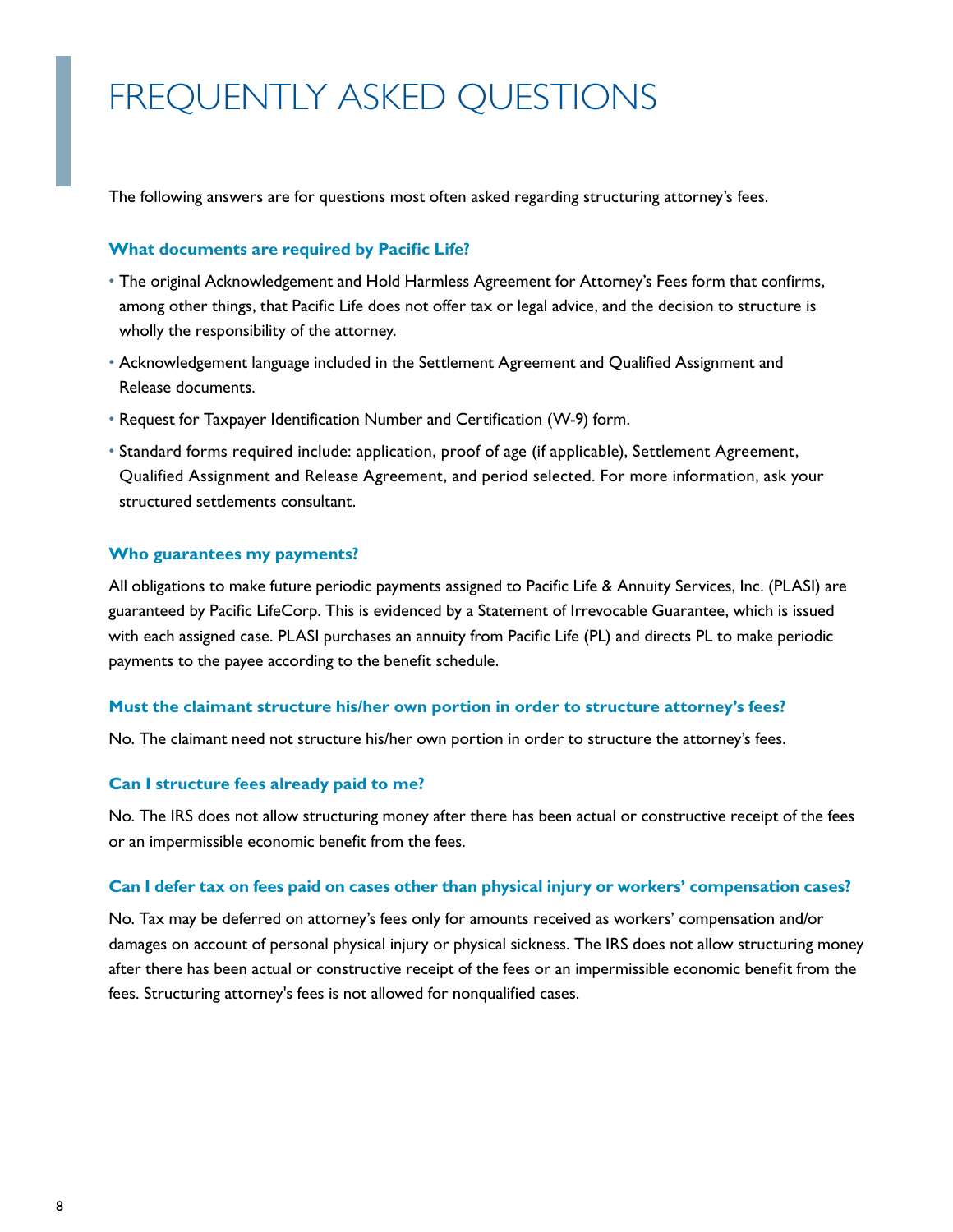#### **Can I name or change a beneficiary?**

The attorney can change the beneficiary as long as payments are being made to the attorney as an individual and not to a firm. Per stirpes beneficiary designations are not supported.

#### **Can I structure cases after the judgment is final?**

No. The settlement agreement must be completed before the judgment is final. After the judgment is final, you are considered to be in constructive receipt of the fees.

### **Can a structured attorney's fees annuity with Pacific Life include payments to the individual attorney and separate streams to the firm?**

Yes. You can customize benefit streams and payees. Please have your broker contact Pacific Life for full guidelines.

#### **Can I protect my income payments from the effects of inflation?**

The optional cost-of-living adjustment or ILAPA rider can increase payments over time. Selecting the ILAPA rider may result in a varying benefit amount based on the annuity type and period selected. For more information, ask your structured settlements consultant.